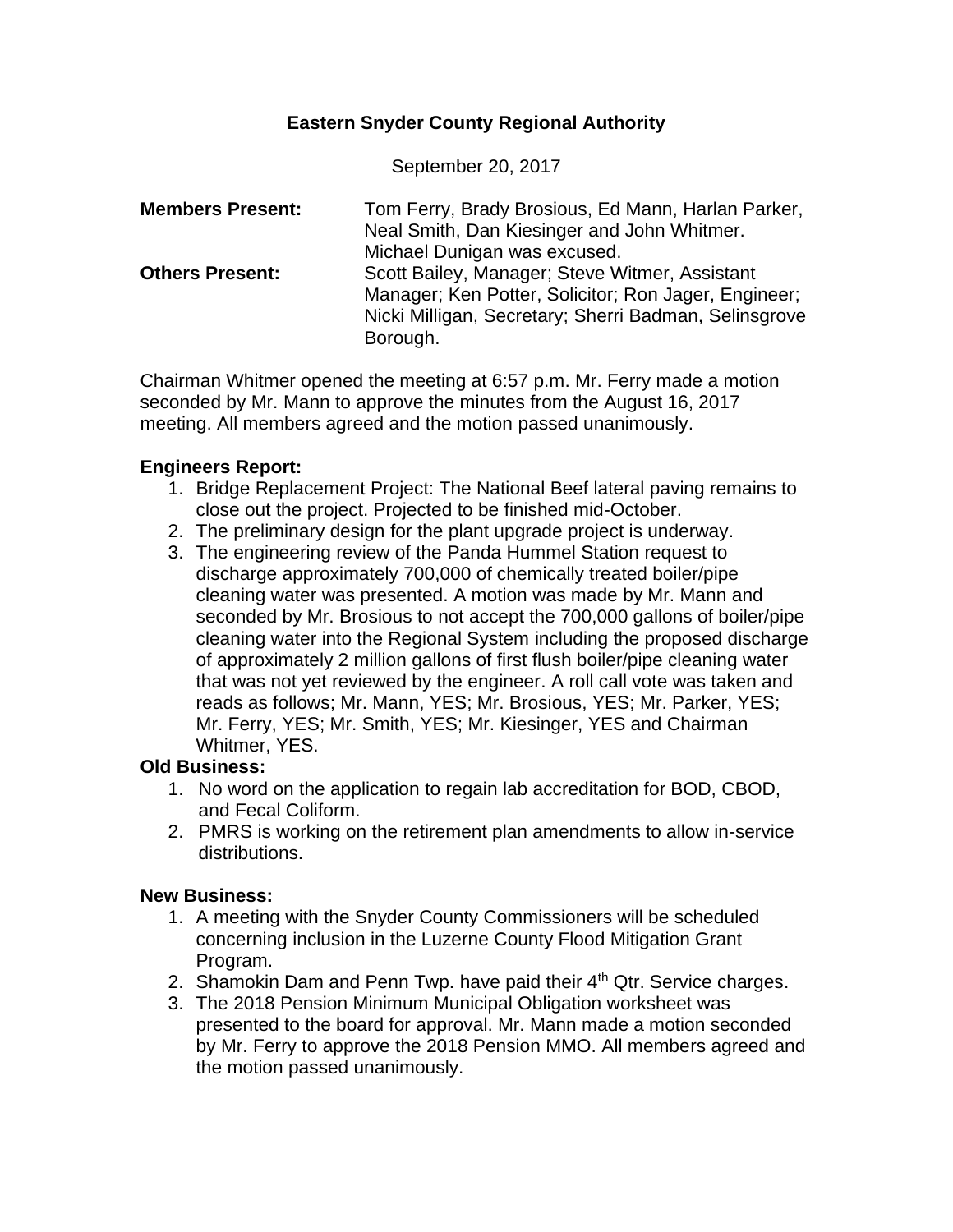- 4. The 2018 draft budget that was presented at the long range meeting was discussed, a motion was made by Mr. Mann and seconded by Mr. Parker to send the draft budget to the participants for their review. An advertisement will be placed stating ESCRA will hold a public meeting for questions or comments concerning the 2018 draft budget at our next regular meeting on October 18, 2017 with final adoption scheduled for the November 15, 2017 Authority Meeting. All members agreed and the motion passed unanimously.
- 5. A capacity request for 1 EDU was presented from Sherry Evans for a new single family dwelling at 16 Burgess Ave. A motion was made by Mr. Parker and seconded by Mr. Brosious to approve the capacity request tentative on receiving the \$250.00 Nutrient Asset Fee for 1 EDU. All members agreed and the motion passed unanimously.
- 6. An estimate from Gutelius Excavating in the amount of \$6200 was presented to repair a section of paving that settled over our retired line near Buchanan and Old Trail in Hummels Wharf. A motion was made by Mr. Ferry and seconded by Mr. Smith for Scott Bailey (manager) to authorize the repairs for the pavement issues at the Buchanan and Old Trail location in the amount of \$6,200.00 tentative on receiving a waiver from Monroe Twp. in a timely manner releasing ESCRA from responsibility for any future issues. All members agreed and the motion passed unanimously.
- 7. The Shamokin Dam wet wells were cleaned.
- 8. The SCADA CPU hard drive was replaced today.
- 9. National Beef 2<sup>nd</sup> Quarter 2017 surcharge was sent out in the amount of \$25,542.21.
- 10.There was a change in Biosolids disposal from ag-utilization to landfill for the month of September because of site issues.
- 11.There was a drive seal failure on Primary Clarifier #2.
- 12. A meeting with Concord Public Finance was held on August 29th to discuss upgrade financing options.
- 13.Proposed 2018 meeting dates were presented, a motion was made by Mr. Mann and seconded by Mr. Smith to approve the dates, as amended changing the date from Wednesday November 21<sup>st</sup> to Tuesday November 20<sup>th</sup> due to the Thanksgiving holiday and all other dates as presented. All members agreed and the motion passed unanimously.
- 14.The manager will not be at the October Long Range Planning Meeting.
- 15.The Bench Trial is scheduled for November 16-17, 2017.

# **Solicitors Report:**

1. Mr. Potter did not have anything new to report.

# **Financial Report:**

The August Disbursements, August Budget Analysis and the current General Ledger Account Summary were presented to board members for